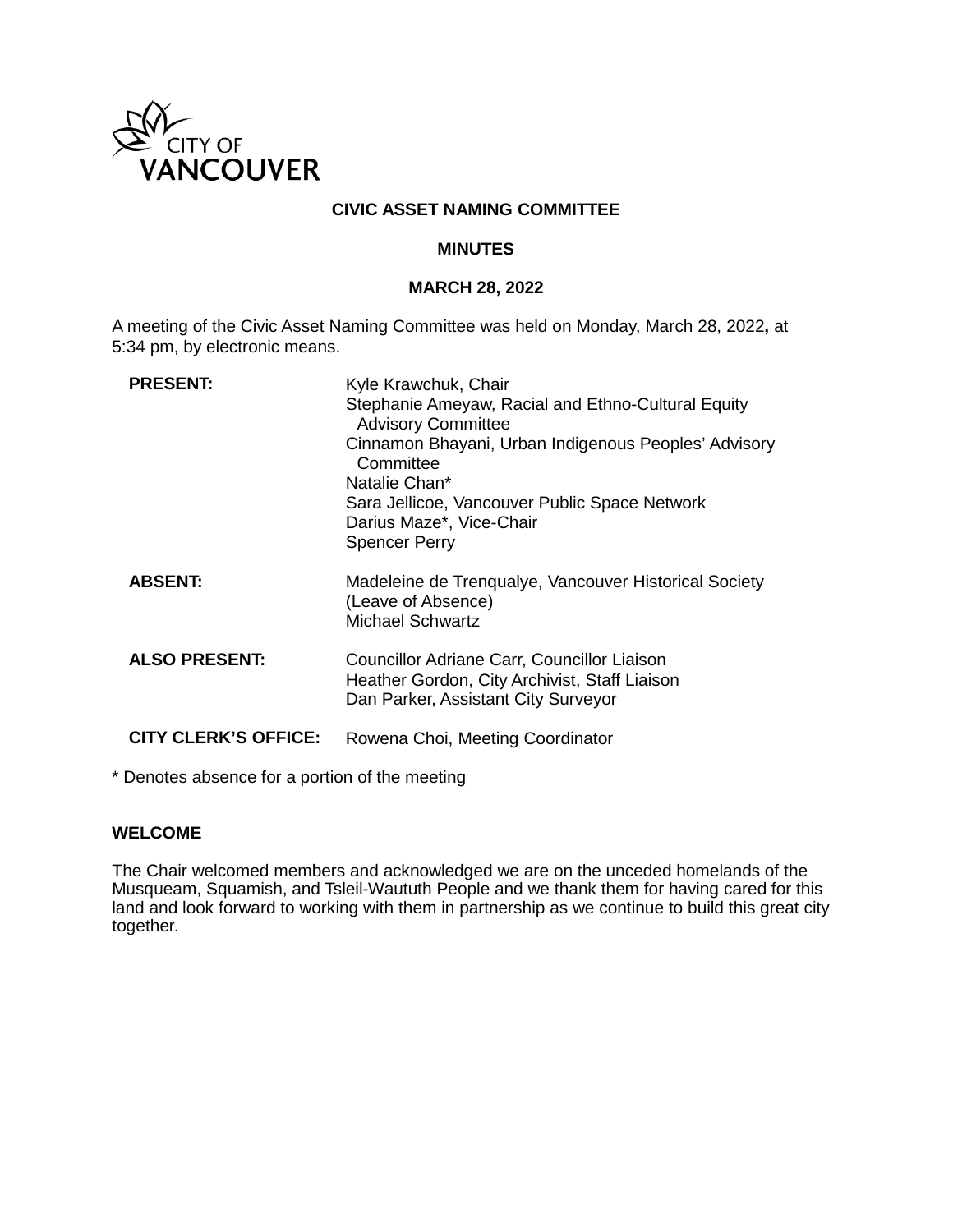### **Leave of Absence Request**

MOVED by Sara Jellicoe SECONDED by Spencer Perry

> THAT Madeleine de Trenqualye be granted a Leave of Absence from the Civic Asset Naming Committee meeting on March 28, 2022.

CARRIED UNANIMOUSLY (Natalie Chan and Darius Maze absent for the vote)

#### **Approval of Minutes**

MOVED by Spencer Perry SECONDED by Stephanie Ameyaw

> THAT the Civic Asset Naming Committee approve the Minutes from the meeting of January 31, 2022, as circulated.

CARRIED UNANIMOUSLY (Natalie Chan absent for the vote)

### **1. Street Naming Requests from Staff**

a. Heather Lands Development

The Assistant City Surveyor presented an overview to the Committee and followed up on requesting the Committee to recommend naming suggestions for three street extensions in the Heather Lands Phase 1 Development and one new commercial street name in the Heather Lands Phase 2 Development.

Following the overview, the Assistant City Surveyor responded to questions and the Committee engaged in discussions.

Subsequently, it was

MOVED by Cinnamon Bhayani SECONDED by Natalie Chan

> THAT the Civic Asset Naming Committee recommend to Council that the extension of West 35th Avenue within the Heather Lands Phase 1 Development be named "West 35th Avenue".

#### CARRIED UNANIMOUSLY

Following the motion, the Committee agreed to discuss subsequent naming suggestions for the other two street extensions within the Heather Lands Phase 1 Development, Baillie Street and Manson Street, and one new commercial street name in the Heather Lands Phase 2 Development, at a future meeting.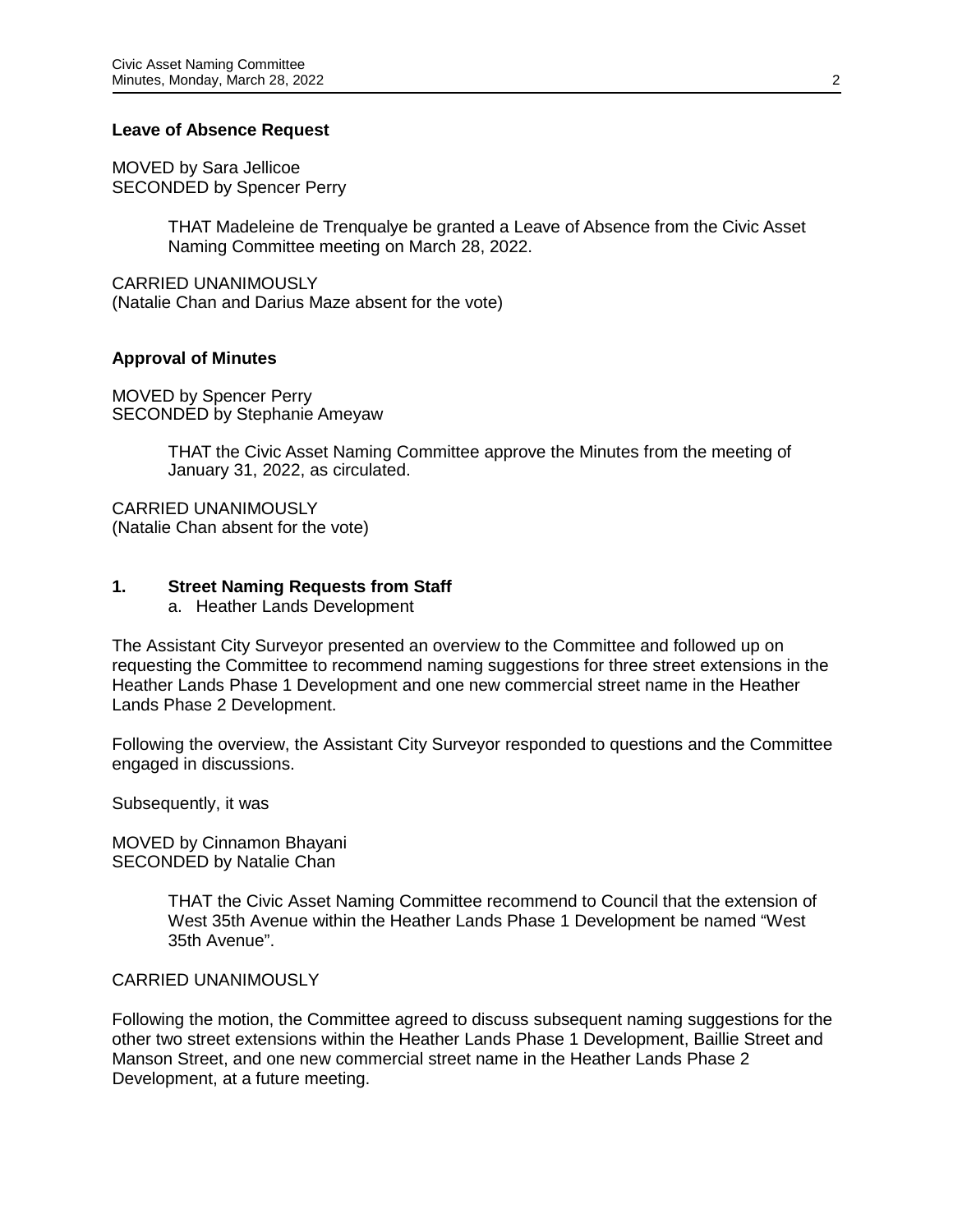Additionally, following the Heather Lands Development project discussions, the Assistant City Surveyor provided an update on the Plaza of Nations site and requested the Committee to consider resuming discussions on recommending naming suggestions for the perimeter road surrounding the Plaza of Nations site. Following the update, the Assistant City Surveyor responded to questions.

Following discussion, the Committee agreed to discuss this naming request further at a future meeting.

# **2. Liaison Updates**

Council Liaison Carr provided an update on the first UNDRIP Task Force and the Committee engaged in discussions expressing their interest in possible future collaborations with Local First Nations.

Additionally, Council Liaison Carr provided an update on the Vancouver Plan and themes of connected communities, mentioning that Council will be considering the proposal of the Millennium Line UBC Extension Alignment and Integration at the Council meeting on Tuesday, March 29, 2022.

# **3. Street Name Inventory Project**

The Chair introduced the item and the Committee engaged in discussion.

The Committee provided an update on their progress of the Street Naming Inventory Project. The Committee has reviewed a total of 647 street names since the commencement of this project in December 2021.

The Committee further identified actionable items including the division of workload amongst the Committee, researching resources and troubleshooting.

Following discussions, the Committee agreed to continue its work on the above-noted project and will provide updates at future meetings as applicable.

# **4. New Business**

None.

# **ADJOURNMENT**

MOVED by Darius Maze SECONDED by Cinnamon Bhayani

THAT the meeting be adjourned.

CARRIED UNANIMOUSLY